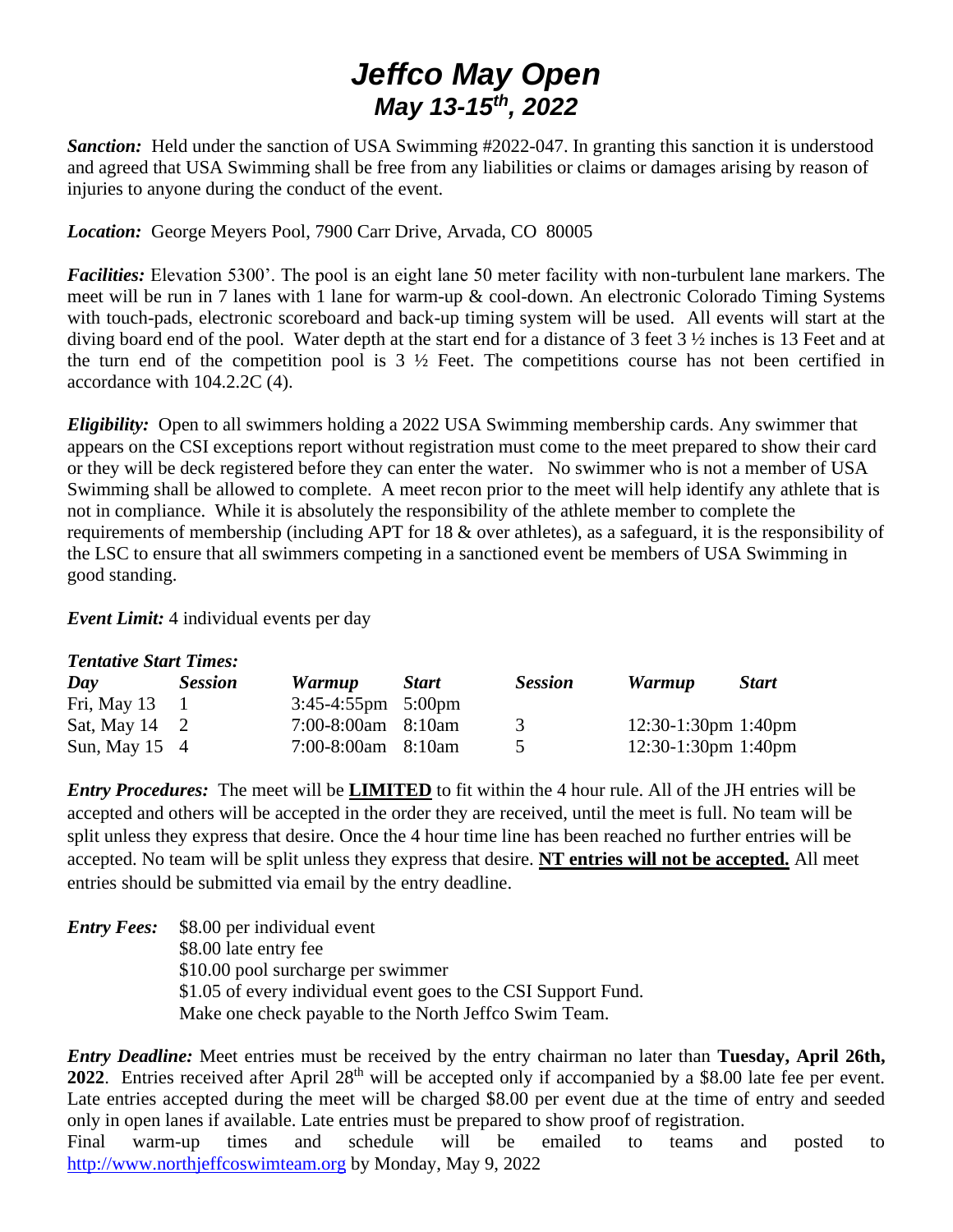| <b>Entry Chair:</b>     | NJST, P.O. Box 746396, Arvada, CO 80006, swimshady7@yahoo.com |
|-------------------------|---------------------------------------------------------------|
| <b>Meet Director:</b>   | Carmen Babcock; swimshady7@yahoo.com, 303-887-5467            |
|                         | Brett Stoyell; brewstoy@hotmail.com, 303-887-8495             |
| Meet Referee:           | Alice Coffman                                                 |
| <b>Safety Chairman:</b> | Ashley Strickland; ashstrick@yahoo.com                        |

*Awards* : Ribbons  $1^{st} - 8^{th}$  place 10&U, 11-12 in individual events, no awards for 13&O.

*Programs/Results:* Programs will be available online at our website: [www.northjeffcoswimteam.org](http://www.northjeffcoswimteam.org/) *Concessions:* There will be no concessions available during all sessions of the meet.

**Special Information:** No smoking, chewing tobacco, drugs, or drinking of alcoholic beverages allowed in the building. Any damage to pool property will be grounds for dismissal from the meet. Coaches, parents and athletes are reminded that the swimming venue may have areas where additional care needs to be observed.

*Warm-up Procedures:* CSI warm-up procedures will be followed. Coaches are responsible for monitoring their swimmers during warm-up. Starts will be in the two outside lanes at the time announced by the announcer. Swimmers must enter the pool feet first except during starts. Marshals will monitor the pool during warm-up and competition. Swimmers must enter the warm-up/warm-down lane from the seated position, no jumping.

*Rules:* Current 2022 USA Swimming and CSI rules and regulations shall apply.

- 1. The meet referee will be the final authority for the conduct of the meet.
- 2. **Participating teams may be assigned lanes for timing.**
- 3. USA Swimming athlete members must be under the supervision of a USA Swimming member coach during warm-up, competition, and warm-down. The Meet Director or Meet Referee may assist the swimmer in making arrangements for such supervision, but it is the swimmer's responsibility to make such arrangements prior to the start of the meet.
- 4. Any swimmer entered in the meet must be certified by a USA Swimming member coach as being proficient in performing a racing start or must start each race from within the water. When unaccompanied by a member coach, it is the responsibility of the swimmer or the swimmer's legal guardian to ensure compliance with this requirement.
- 5. Age of the swimmer is determined as of May 13, 2022. All events will be timed finals. Entries for the 12&Under session will be limited to fit within the four hour USA Swimming rule.
- 6. **Events will be preseeded running fast to slow and swimmers should report directly to the blocks with the exception of all 200 and longer, which will require a positive check in approximately 30 minutes after the start of warm up or 60 minutes prior to the start of the race. The 800 may be limited to the top 28 swimmers of each gender. The Open 800 Free, 13&O 400 Free and Open 400 IM will be run fastest to slowest alternating gender and swimmers must provide their own timers and counters.**
- 7. Use of audio or visual recording equipment, including a cell phone, is not permitted in changing areas, rest rooms, or locker rooms.
- 8. No smoking, chewing tobacco, drugs, or drinking alcoholic beverages allowed in the building.
- 9. Any damage to pool property will be grounds for dismissal from the meet.
- 10. No Deck Changing Allowed.
- 11. No on-deck photography from behind the starting blocks will be allowed during the start of any races. All photographers must identify themselves in advance to the meet referee.
- 12. No exhibition swimming will be allowed.
- 13. Operation of a drone, or any other flying apparatus, is prohibited over the venue (pools, athlete/coach areas, spectator areas and open ceiling locker rooms) any time athletes, coaches, officials and/or spectators are present.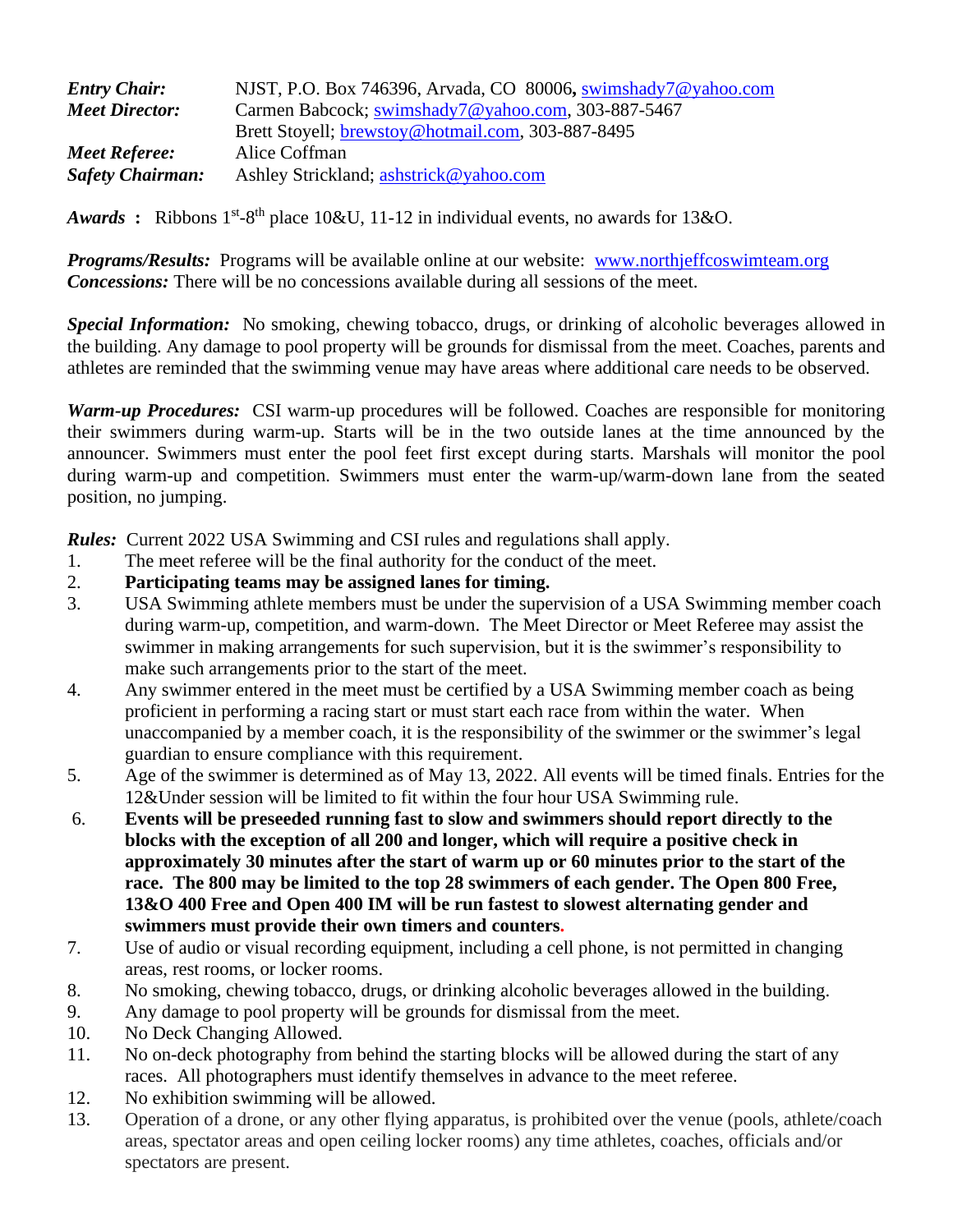- 14. All applicable adults participating in or associated with this meet, acknowledge that they are subject to the provisions of the USA Swimming Minor Athlete Abuse Prevention Policy ("MAAPP"), and that they understand that compliance with the MAAPP is a condition of participation in the conduct of this competition.
- 15. No Technical Suit may be worn by any 12 & Under USA Swimming athlete member in this competition.
- 16. COVID POLICIES The pool area will be limited to 400 athletes. Coaches, lifeguards and meet personnel are essential staff and not counted toward the 400. Athletes/parents will be able to view the meet via Jeffco youtube channel. Event and heats will be displayed on the Jeffco Facebook live link. **There will be 2 spectators per swimmer allowed in the pool area.**

**Coaches/Officials:** Coaches and uniformed officials must display their USA/CSI cards when on deck, current certification is mandatory. Coaches and officials not in compliance will not be allowed on deck. Deck Pass is an acceptable proof of membership, and coaches will be required to sign in to receive a program. There will be a coaches meeting at 3:30PM on Friday afternoon.

|         |                | <b>Session 1 – Friday PM</b>                |                |         |
|---------|----------------|---------------------------------------------|----------------|---------|
|         |                | Warm up 3:45-4:55 / Start 5:00pm            |                |         |
| Qual    | <b>Girls</b>   | <b>Event Description</b>                    | Men            | Qual    |
|         | $\mathbf{1}$   | Open 100 Free                               | $\mathbf{2}$   |         |
| 6:15.00 | $\mathfrak{Z}$ | 12&U 400 Free                               | $\overline{4}$ | 6:30.00 |
|         | 5              | Open 200 IM                                 | 6              |         |
| 5:30.00 | $\overline{7}$ | 13&O 400 Free                               | 8              | 5:30.00 |
|         |                | <b>Session 2 – Saturday AM</b>              |                |         |
|         |                | Warm up 7:00-8:00 / Start 8:10am            |                |         |
|         | 9              | 12&U 100 Back                               | 10             |         |
|         | 11             | 12&U 50 Free                                | 12             |         |
|         | 13             | 12&U 100 Breast                             | 14             |         |
|         | 15             | 12&U 50 Fly                                 | 16             |         |
|         | 17             | 12&U 200 Free                               | 18             |         |
|         | 19             | 12&U 400 IM                                 | 20             |         |
|         |                | <b>Session 3 – Saturday PM</b>              |                |         |
|         |                | Tentative Warm up 12:30-1:30 / Start 1:40pm |                |         |
|         | 21             | Open 100 Fly                                | 22             |         |
|         | 23             | Open 200 Breast                             | 24             |         |
|         | 25             | Open 50 Free                                | 26             |         |
|         | 27             | Open 200 Back                               | 28             |         |
| 6:20.00 | 29             | Open 400 IM                                 | 30             | 6:20.00 |
|         |                | <b>Session 4 – Sunday AM</b>                |                |         |
|         |                | Warm up 7:00-8:00 / Start 8:10am            |                |         |
|         | 31             | 12&U 100 Free                               | 32             |         |
|         | 33             | 12&U 200 Back                               | 34             |         |
|         | 35             | 12&U 50 Breast                              | 36             |         |
|         | 37             | 12&U 100 Fly                                | 38             |         |
|         | 39             | 12&U 50 Back                                | 40             |         |
|         | 41             | 12&U 200 IM                                 | 42             |         |